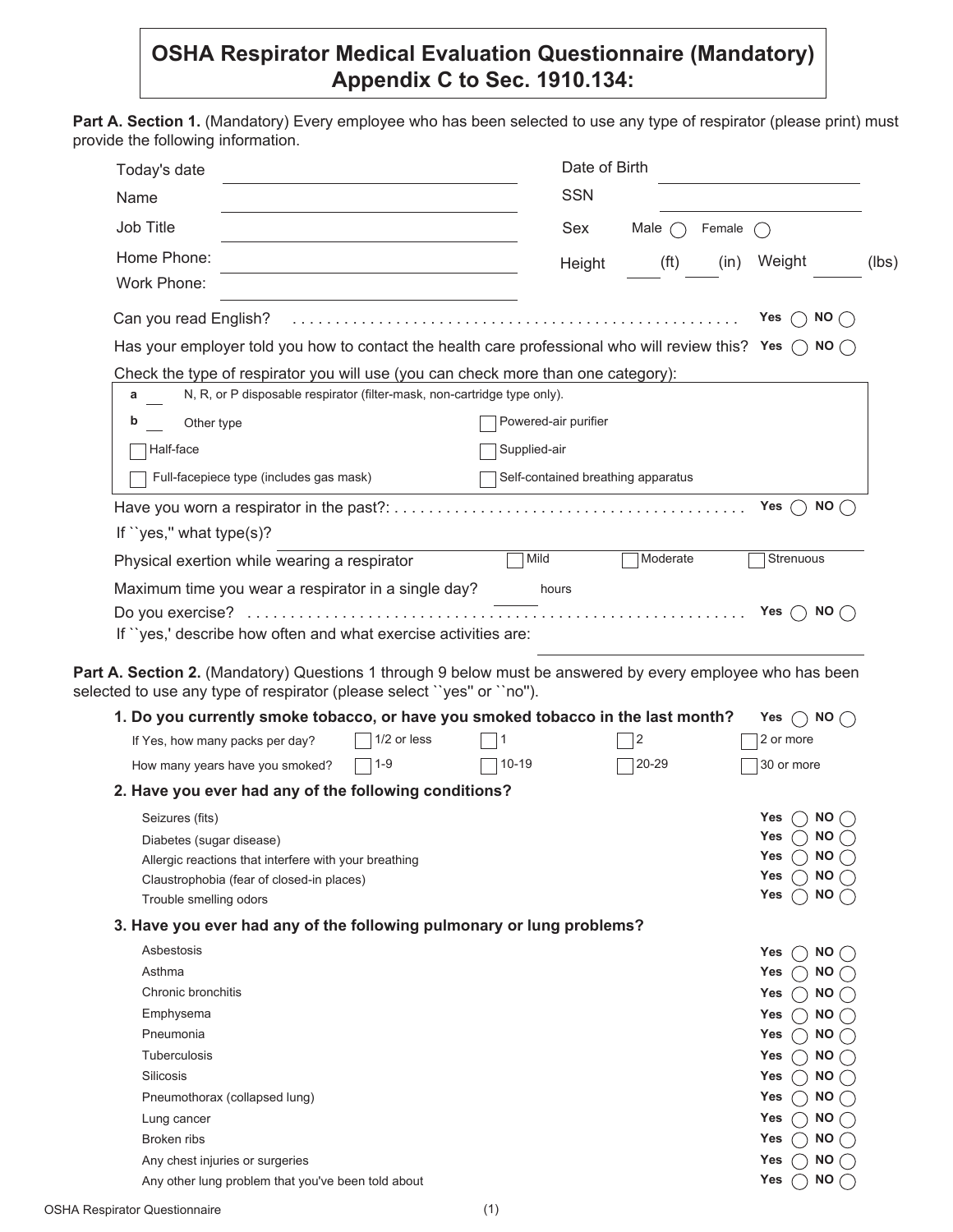| . .<br>×<br>×<br>۰, |
|---------------------|
|---------------------|

## **4. Do you currently have any of the following symptoms of pulmonary or lung illness?**

| Shortness of breath                                                                                                                                                     | Yes<br><b>NO</b>              |           |
|-------------------------------------------------------------------------------------------------------------------------------------------------------------------------|-------------------------------|-----------|
| Shortness of breath when walking fast on level ground or walking up a slight hill/incline                                                                               | <b>NO</b><br>Yes              |           |
| Shortness of breath when walking with other people at an ordinary pace on level ground                                                                                  | Yes<br><b>NO</b>              |           |
| Have to stop for breath when walking at your own pace on level ground                                                                                                   | Yes<br><b>NO</b>              |           |
| Shortness of breath when washing or dressing yourself                                                                                                                   | <b>NO</b><br>Yes              |           |
| Shortness of breath that interferes with your job                                                                                                                       | <b>NO</b><br>Yes              |           |
| Coughing that produces phlegm (thick sputum)                                                                                                                            | Yes<br><b>NO</b>              |           |
| Coughing that wakes you early in the morning                                                                                                                            | <b>NO</b><br>Yes              |           |
| Coughing that occurs mostly when you are lying down                                                                                                                     | <b>NO</b><br>Yes              |           |
| Coughing up blood in the last month                                                                                                                                     | <b>NO</b><br>Yes              |           |
| Wheezing                                                                                                                                                                | <b>NO</b><br>Yes              |           |
| Wheezing that interferes with your job                                                                                                                                  | Yes<br><b>NO</b>              |           |
| Chest pain when you breathe deeply                                                                                                                                      | Yes<br><b>NO</b>              |           |
| Any other symptoms that you think may be related to lung                                                                                                                | <b>NO</b><br>Yes              |           |
| 5. Have you ever had any of the following cardiovascular or heart problems?                                                                                             |                               |           |
| Heart attack                                                                                                                                                            | Yes<br><b>NO</b>              |           |
| Stroke                                                                                                                                                                  | <b>NO</b><br>Yes              |           |
| Angina                                                                                                                                                                  | <b>NO</b><br>Yes              |           |
| <b>Heart Failure</b>                                                                                                                                                    | Yes<br><b>NO</b>              |           |
| Swelling in your legs or feet (not caused by walking)                                                                                                                   | <b>NO</b><br>Yes              |           |
| Heart arrhythmia (heart beating irregularly)                                                                                                                            | Yes<br><b>NO</b>              |           |
| High blood pressure                                                                                                                                                     | Yes<br><b>NO</b>              |           |
| Any other heart problem that you've been told about                                                                                                                     | <b>NO</b><br>Yes              |           |
| 6. Have you ever had any of the following cardiovascular or heart symptoms?                                                                                             |                               |           |
| Frequent pain or tightness in your chest                                                                                                                                | <b>NO</b><br>Yes              |           |
| Pain or tightness in your chest during physical activity                                                                                                                | Yes<br><b>NO</b>              |           |
| Pain or tightness in your chest that interferes with your job                                                                                                           | <b>NO</b><br>Yes              |           |
| In the past two years, have you noticed your heart skipping or missing a beat                                                                                           | Yes<br><b>NO</b>              |           |
| Heartburn or symptoms that is not related to eating                                                                                                                     | Yes<br><b>NO</b>              |           |
| Any other symptoms that you think may be related to heart or circulation problems                                                                                       | Yes<br><b>NO</b>              |           |
| 7. Do you currently take medication for any of the following problems?                                                                                                  |                               |           |
| Breathing or lung problems                                                                                                                                              | Yes                           | $NO \cap$ |
| Heart trouble                                                                                                                                                           | Yes                           | $NO \cap$ |
| <b>Blood Pressure</b>                                                                                                                                                   | <b>NO</b><br>Yes              |           |
| Seizures(fits)                                                                                                                                                          | Yes                           | $NO \cap$ |
| 8. If you've used a respirator, have you ever had any of the following problems?<br>(If you've never used a respirator, check the following space and go to question 9) |                               |           |
| Eye irritation                                                                                                                                                          | $\bigcap$ NO $\bigcap$<br>Yes |           |
| Skin allergies or rashes                                                                                                                                                |                               |           |
| Anxiety                                                                                                                                                                 | $\cap$ NO $\cap$<br>Yes       |           |
| General weakness or fatigue                                                                                                                                             | Yes                           | $NO \cap$ |
| Any other problem that interferes with your use of a respirator                                                                                                         | NO.<br>Yes                    |           |
|                                                                                                                                                                         | NO(<br>Yes                    |           |
| 9. Would you like to talk to the health care professional who will review this                                                                                          |                               |           |
| questionnaire about your answers to this questionnaire:                                                                                                                 | Yes                           | NO (      |